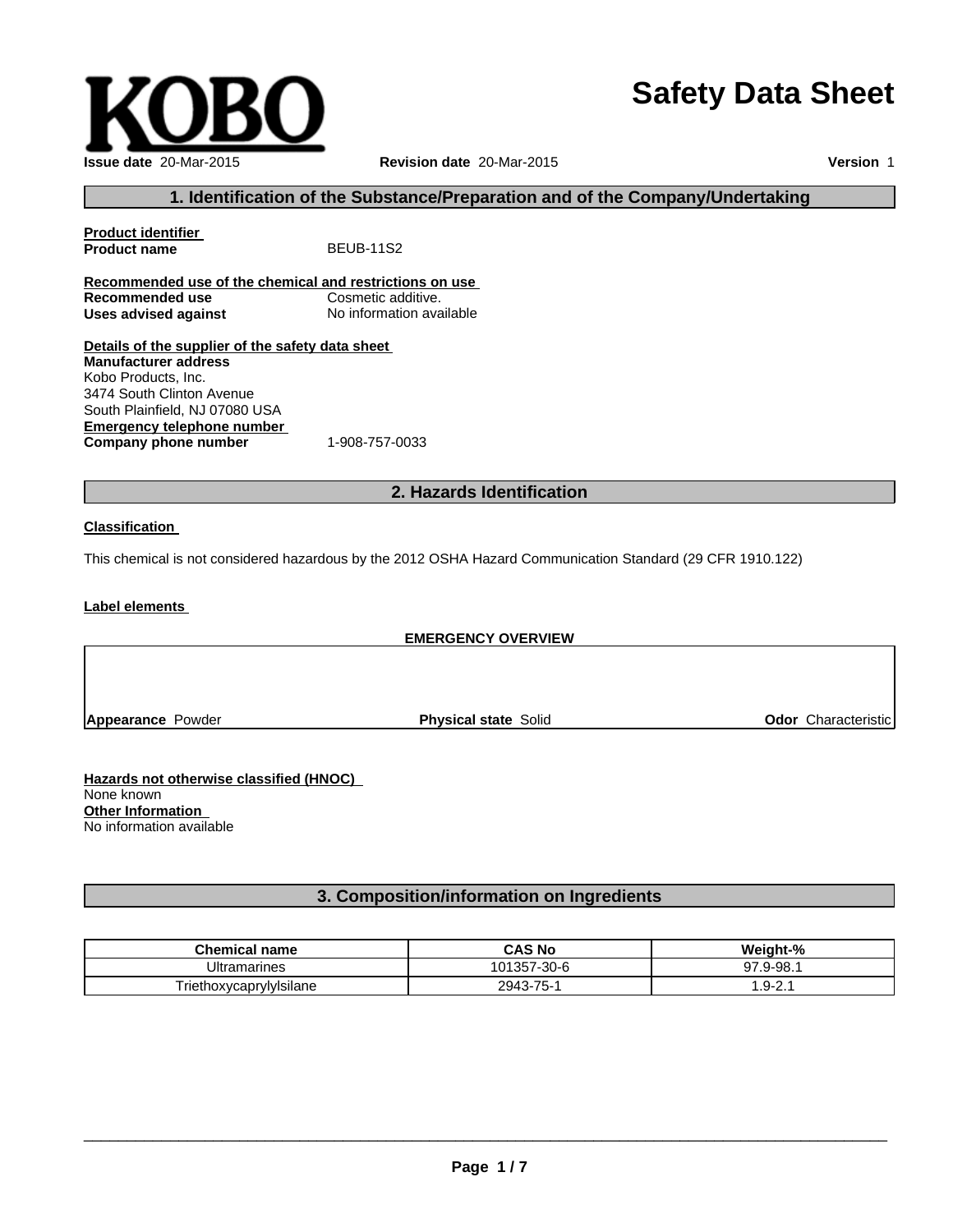## **4. First aid measures**

 $\_$  , and the set of the set of the set of the set of the set of the set of the set of the set of the set of the set of the set of the set of the set of the set of the set of the set of the set of the set of the set of th

#### **First aid measures**

| <b>General advice</b>                                                      | If symptoms persist, call a physician.                                                                                             |  |
|----------------------------------------------------------------------------|------------------------------------------------------------------------------------------------------------------------------------|--|
| Eye contact                                                                | Rinse immediately with plenty of water, also under the eyelids, for at least 15 minutes. If<br>symptoms persist, call a physician. |  |
| <b>Skin contact</b>                                                        | Wash off immediately with soap and plenty of water while removing all contaminated<br>clothes and shoes.                           |  |
| <b>Inhalation</b>                                                          | Remove to fresh air. If breathing is irregular or stopped, administer artificial respiration.                                      |  |
| Ingestion                                                                  | If swallowed, do not induce vomiting: seek medical advice immediately and show this<br>container or label.                         |  |
| Self-protection of the first aider                                         | Use personal protective equipment as required.                                                                                     |  |
| <u>Most important symptoms and effects, both acute and delayed</u>         |                                                                                                                                    |  |
| <b>Symptoms</b>                                                            | No known effects under normal use conditions.                                                                                      |  |
| Indication of any immediate medical attention and special treatment needed |                                                                                                                                    |  |
| Note to physicians                                                         | Effects of exposure (inhalation, ingestion or skin contact) to substance may be delayed.                                           |  |

## **5. Fire-fighting measures**

## **Suitable extinguishing media**

Use extinguishing measures that are appropriate to local circumstances and the surrounding environment.

## **Unsuitable extinguishing media** No information available.

## **Specific hazards arising from the chemical**

None in particular.

**Explosion data Sensitivity to mechanical impact** None. **Sensitivity to static discharge** None.

#### **Protective equipment and precautions for firefighters**

Use personal protective equipment as required.

#### **6. Accidental release measures**

#### **Personal precautions, protective equipment and emergency procedures**

| <b>Personal precautions</b>                          | Use personal protective equipment as required. Avoid contact with eyes and skin. Wash<br>thoroughly after handling. |  |  |
|------------------------------------------------------|---------------------------------------------------------------------------------------------------------------------|--|--|
| For emergency responders                             | Use personal protective equipment as required.                                                                      |  |  |
| <b>Environmental precautions</b>                     | Collect spillage. Do not allow into any sewer, on the ground or into any body of water.                             |  |  |
| Methods and material for containment and cleaning up |                                                                                                                     |  |  |
| <b>Methods for containment</b>                       | Prevent further leakage or spillage if safe to do so.                                                               |  |  |
| Methods for cleaning up                              | Avoid creating dust. Sweep up and shovel into suitable containers for disposal.                                     |  |  |
| Prevention of secondary hazards                      | Clean contaminated objects and areas thoroughly observing environmental regulations.                                |  |  |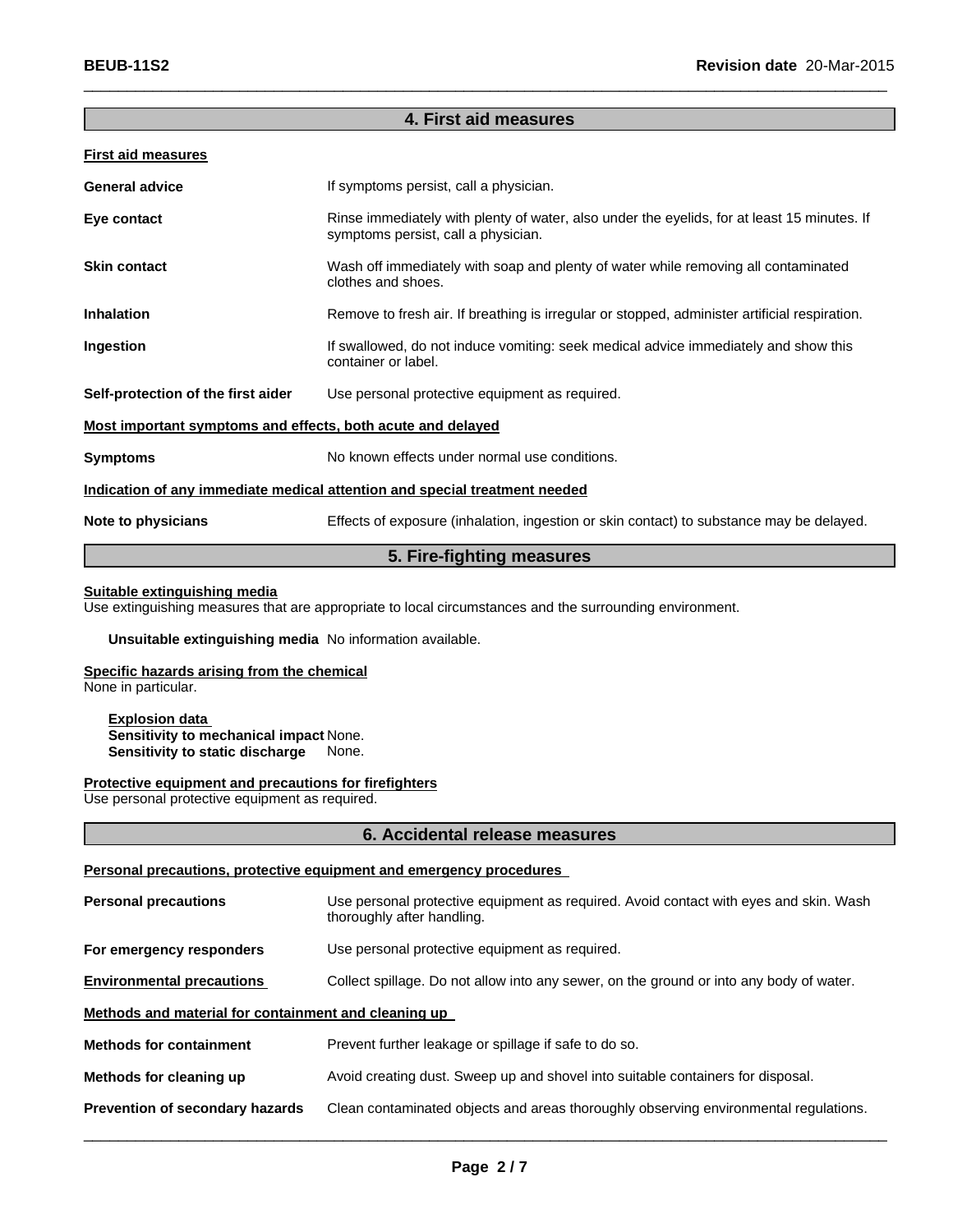| 7. Handling and Storage                                      |                                                                                                                      |  |
|--------------------------------------------------------------|----------------------------------------------------------------------------------------------------------------------|--|
| <b>Precautions for safe handling</b>                         |                                                                                                                      |  |
| Advice on safe handling                                      | Use personal protective equipment as required. Use only in well-ventilated areas. Wash<br>thoroughly after handling. |  |
| Conditions for safe storage, including any incompatibilities |                                                                                                                      |  |
| <b>Storage conditions</b>                                    | Keep container tightly closed in a dry and well-ventilated place. Store at ambient conditions.                       |  |
| Incompatible materials                                       | Strong oxidizing agents. Strong acids.                                                                               |  |
|                                                              |                                                                                                                      |  |

 $\_$  , and the set of the set of the set of the set of the set of the set of the set of the set of the set of the set of the set of the set of the set of the set of the set of the set of the set of the set of the set of th

# **8. Exposure Controls/Personal Protection**

| <b>Control parameters</b>                                             |                                                                                                                    |  |  |
|-----------------------------------------------------------------------|--------------------------------------------------------------------------------------------------------------------|--|--|
| <b>Exposure quidelines</b>                                            | Not applicable.                                                                                                    |  |  |
| Appropriate engineering controls                                      |                                                                                                                    |  |  |
| <b>Engineering controls</b>                                           | Ensure adequate ventilation, especially in confined areas.                                                         |  |  |
| Individual protection measures, such as personal protective equipment |                                                                                                                    |  |  |
| <b>Eye/face protection</b>                                            | Wear safety glasses with side shields (or goggles).                                                                |  |  |
| Skin and body protection                                              | Wear protective gloves and protective clothing.                                                                    |  |  |
| <b>Respiratory protection</b>                                         | In case of insufficient ventilation, wear suitable respiratory equipment.                                          |  |  |
| <b>General hygiene considerations</b>                                 | Handle in accordance with good industrial hygiene and safety practice. Wash contaminated<br>clothing before reuse. |  |  |

# **9. Physical and Chemical Properties**

## **Information on basic physical and chemical properties**

| <b>Physical state</b><br>Appearance<br>Color | Solid<br>Powder<br><b>Blue</b> | Odor<br><b>Odor threshold</b> | Characteristic<br>No information available |
|----------------------------------------------|--------------------------------|-------------------------------|--------------------------------------------|
|                                              |                                |                               |                                            |
| <b>Property</b>                              | Values                         | Remarks •                     |                                            |
| рH                                           |                                | No information available      |                                            |
| Melting point/freezing point                 |                                | No information available      |                                            |
| Boiling point / boiling range                |                                | No information available      |                                            |
| <b>Flash point</b>                           |                                | No information available      |                                            |
| <b>Evaporation rate</b>                      |                                | No information available      |                                            |
| Flammability (solid, gas)                    |                                | No information available      |                                            |
| <b>Flammability limit in air</b>             |                                |                               |                                            |
| <b>Upper flammability limit</b>              |                                | No information available      |                                            |
| Lower flammability limit                     |                                | No information available      |                                            |
| Vapor pressure                               |                                | No information available      |                                            |
| Vapor density                                |                                | No information available      |                                            |
| <b>Specific gravity</b>                      |                                | No information available      |                                            |
| <b>Water solubility</b>                      | Insoluble in water             |                               |                                            |
| Solubility in other solvents                 |                                | No information available      |                                            |
| <b>Partition coefficient</b>                 |                                | No information available      |                                            |
| <b>Autoignition temperature</b>              |                                | No information available      |                                            |
|                                              |                                |                               |                                            |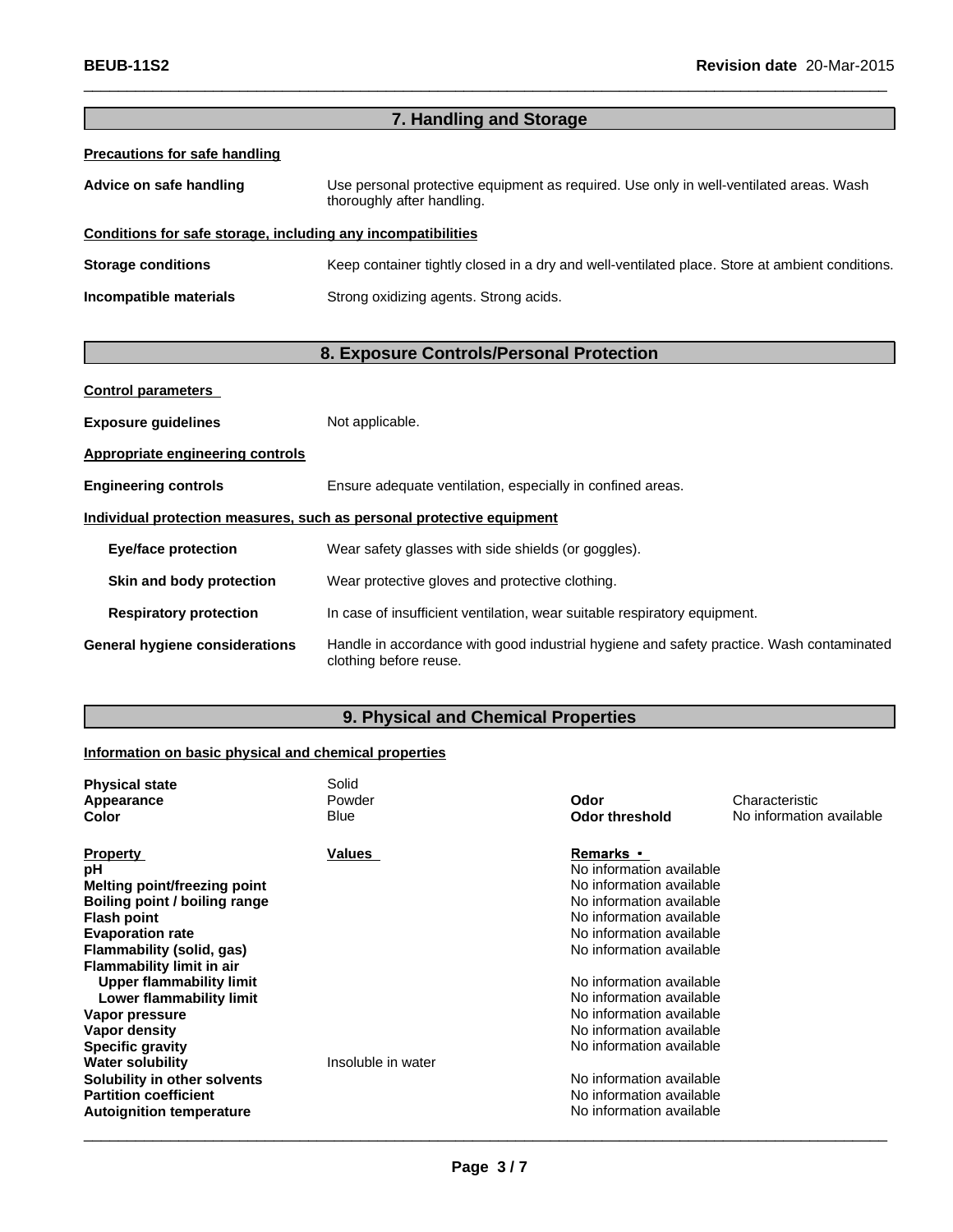**Kinematic viscosity Decomposition temperature Dynamic viscosity Explosive properties Oxidizing properties**

**Other Information**

**Softening point**<br> **Molecular weight**<br> **Molecular weight**<br> **Molecular weight**<br> **Molecular weight No information available VOC** content (%) No information available **Density Density No information available**<br> **Bulk density No information available No information available** 

No information available No information available<br>No information available No information available No information available

## **10. Stability and Reactivity**

 $\_$  , and the set of the set of the set of the set of the set of the set of the set of the set of the set of the set of the set of the set of the set of the set of the set of the set of the set of the set of the set of th

**Reactivity** No data available

**Chemical stability** Stable under normal conditions.

## **Possibility of hazardous reactions**

None under normal processing.

**Hazardous polymerization** Hazardous polymerization does not occur.

**Conditions to avoid** Temperatures above 55 °C.

**Incompatible materials**

Strong oxidizing agents. Strong acids.

**Hazardous decomposition products**

None under normal use conditions.

## **11. Toxicological Information**

## **Information on likely routes of exposure**

### **Product information**

| <b>Inhalation</b>   | No data available. |
|---------------------|--------------------|
| Eye contact         | No data available. |
| <b>Skin contact</b> | No data available. |
| Ingestion           | No data available. |

### **Component information**

| <b>Chemical name</b>                 | Oral LD50                  | <b>Dermal LD50</b>      | <b>Inhalation LC50</b> |
|--------------------------------------|----------------------------|-------------------------|------------------------|
| Triethoxycaprylylsilane<br>2943-75-1 | `Rat<br>10060 µL/kg<br>= 1 | Rabbit,<br>= 5910 µL/kg |                        |

### **Information on toxicological effects**

**Symptoms** No information available.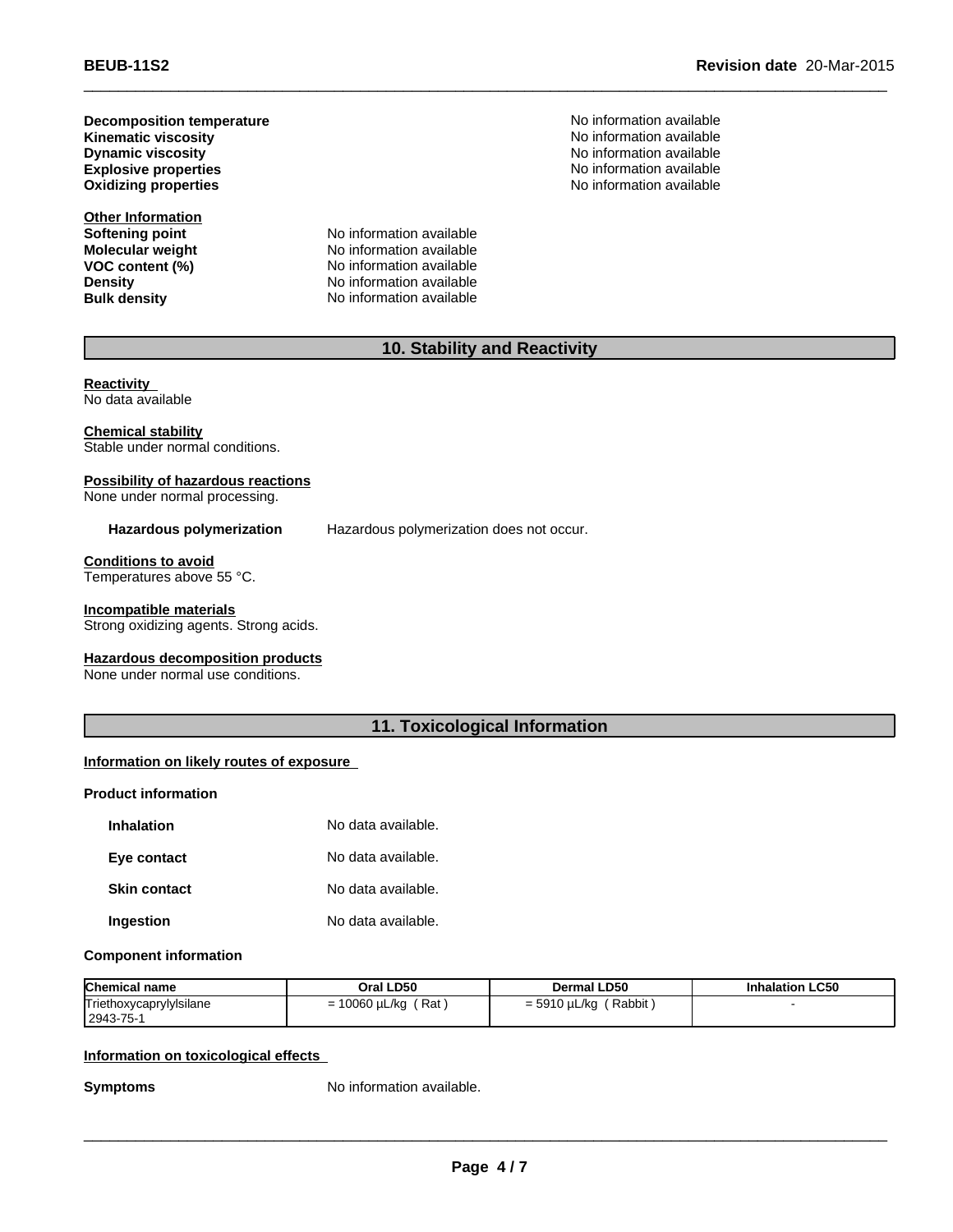## **Delayed and immediate effects as well as chronic effects from short and long-term exposure**

| <b>Skin corrosion/irritation</b><br>Serious eye damage/eye irritation<br><b>Irritation</b><br><b>Corrosivity</b><br><b>Sensitization</b><br>Germ cell mutagenicity | No information available.<br>No information available.<br>No information available.<br>No information available.<br>No information available.<br>No information available. |
|--------------------------------------------------------------------------------------------------------------------------------------------------------------------|----------------------------------------------------------------------------------------------------------------------------------------------------------------------------|
| Carcinogenicity                                                                                                                                                    | This product does not contain any carcinogens or potential carcinogens as listed by OSHA,<br>IARC or NTP.                                                                  |
| <b>Reproductive toxicity</b>                                                                                                                                       | No information available.                                                                                                                                                  |
| <b>STOT - single exposure</b>                                                                                                                                      | No information available.                                                                                                                                                  |
| <b>STOT - repeated exposure</b>                                                                                                                                    | No information available.                                                                                                                                                  |
| <b>Aspiration hazard</b>                                                                                                                                           | No information available.                                                                                                                                                  |

 $\_$  , and the set of the set of the set of the set of the set of the set of the set of the set of the set of the set of the set of the set of the set of the set of the set of the set of the set of the set of the set of th

## **12. Ecological Information**

**Ecotoxicity** None known

## **Persistence and degradability**

No information available.

#### **Bioaccumulation**

No information available.

**Other adverse effects** No information available

## **13. Disposal Considerations**

| Waste treatment methods   |                                                                                                        |
|---------------------------|--------------------------------------------------------------------------------------------------------|
| <b>Disposal of wastes</b> | Disposal should be in accordance with applicable regional, national and local laws and<br>regulations. |
| Contaminated packaging    | Disposal should be in accordance with applicable regional, national and local laws and<br>regulations. |

|                   | <b>14. Transport Information</b> |
|-------------------|----------------------------------|
| <u>DOT</u>        | Not regulated                    |
| <u>ICAO (air)</u> | Not regulated                    |
| <u>IATA</u>       | Not regulated                    |
| <b>IMDG</b>       | Not regulated                    |
| <u>RID</u>        | Not regulated                    |
| ADR               | Not regulated                    |
|                   |                                  |

 $\_$  ,  $\_$  ,  $\_$  ,  $\_$  ,  $\_$  ,  $\_$  ,  $\_$  ,  $\_$  ,  $\_$  ,  $\_$  ,  $\_$  ,  $\_$  ,  $\_$  ,  $\_$  ,  $\_$  ,  $\_$  ,  $\_$  ,  $\_$  ,  $\_$  ,  $\_$  ,  $\_$  ,  $\_$  ,  $\_$  ,  $\_$  ,  $\_$  ,  $\_$  ,  $\_$  ,  $\_$  ,  $\_$  ,  $\_$  ,  $\_$  ,  $\_$  ,  $\_$  ,  $\_$  ,  $\_$  ,  $\_$  ,  $\_$  ,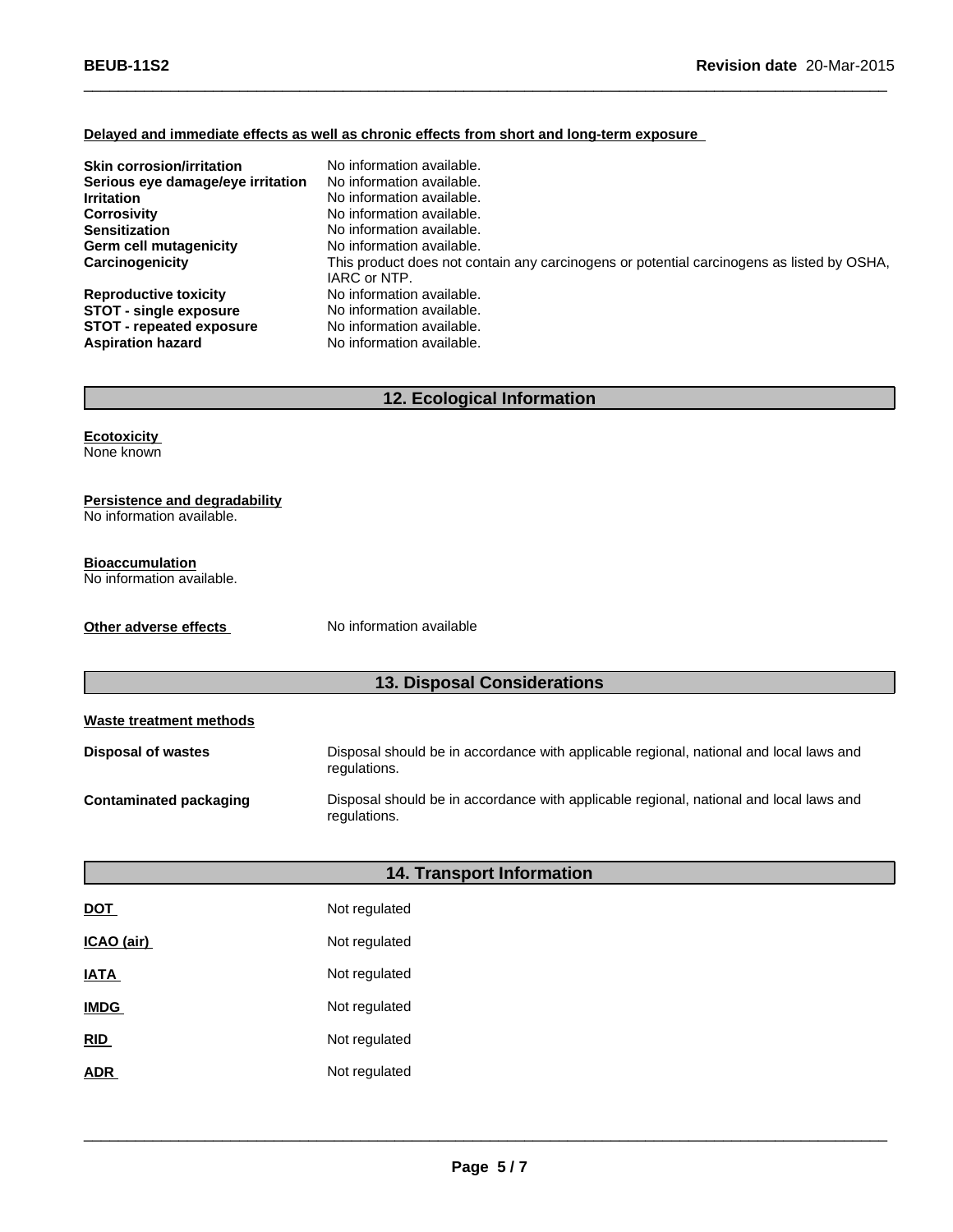## **15. Regulatory information**

 $\_$  , and the set of the set of the set of the set of the set of the set of the set of the set of the set of the set of the set of the set of the set of the set of the set of the set of the set of the set of the set of th

#### **International inventories TSCA** Complies<br> **DSL/NDSL** Complies **DSL/NDSL**<br> **EINECS/ELINCS EINECS/ELINCS Complies EINECS/ELINCS ENCS** Not Determined **IECSC** Complies<br> **IECEL** Complies **KECL Complies**<br> **PICCS** Complies **PICCS** Complies<br> **AICS** Complies **AICS** Complies

**Legend:**

**TSCA** - United States Toxic Substances Control Act Section 8(b) Inventory **DSL/NDSL** - Canadian Domestic Substances List/Non-Domestic Substances List **EINECS/ELINCS** - European Inventory of Existing Chemical Substances/European List of Notified Chemical Substances **ENCS** - Japan Existing and New Chemical Substances **IECSC** - China Inventory of Existing Chemical Substances **KECL** - Korean Existing and Evaluated Chemical Substances **PICCS** - Philippines Inventory of Chemicals and Chemical Substances

**AICS** - Australian Inventory of Chemical Substances

## **US Federal Regulations**

#### **SARA 313**

Section 313 of Title III of the Superfund Amendments and Reauthorization Act of 1986 (SARA). This product does not contain any chemicals which are subject to the reporting requirements of the Act and Title 40 of the Code of Federal Regulations, Part 372

## **SARA 311/312 Hazard Categories**

| Acute Health Hazard               | N٥ |
|-----------------------------------|----|
| Chronic Health Hazard             | N٥ |
| Fire Hazard                       | Nο |
| Sudden release of pressure hazard | Nο |
| <b>Reactive Hazard</b>            | Nο |

#### **CWA (Clean Water Act)**

This product does not contain any substances regulated as pollutants pursuant to the Clean Water Act (40 CFR 122.21 and 40 CFR 122.42)

### **CERCLA**

This material, as supplied, does not contain any substances regulated as hazardous substances under the Comprehensive Environmental Response Compensation and Liability Act (CERCLA) (40 CFR 302) or the Superfund Amendments and Reauthorization Act (SARA) (40 CFR 355). There may be specific reporting requirements at the local, regional, or state level pertaining to releases of this material

## **US State Regulations**

## **California Proposition 65**

This product does not contain any Proposition 65 chemicals

### **U.S. State Right-to-Know Regulations**

This product does not contain any substances regulated by state right-to-know regulations